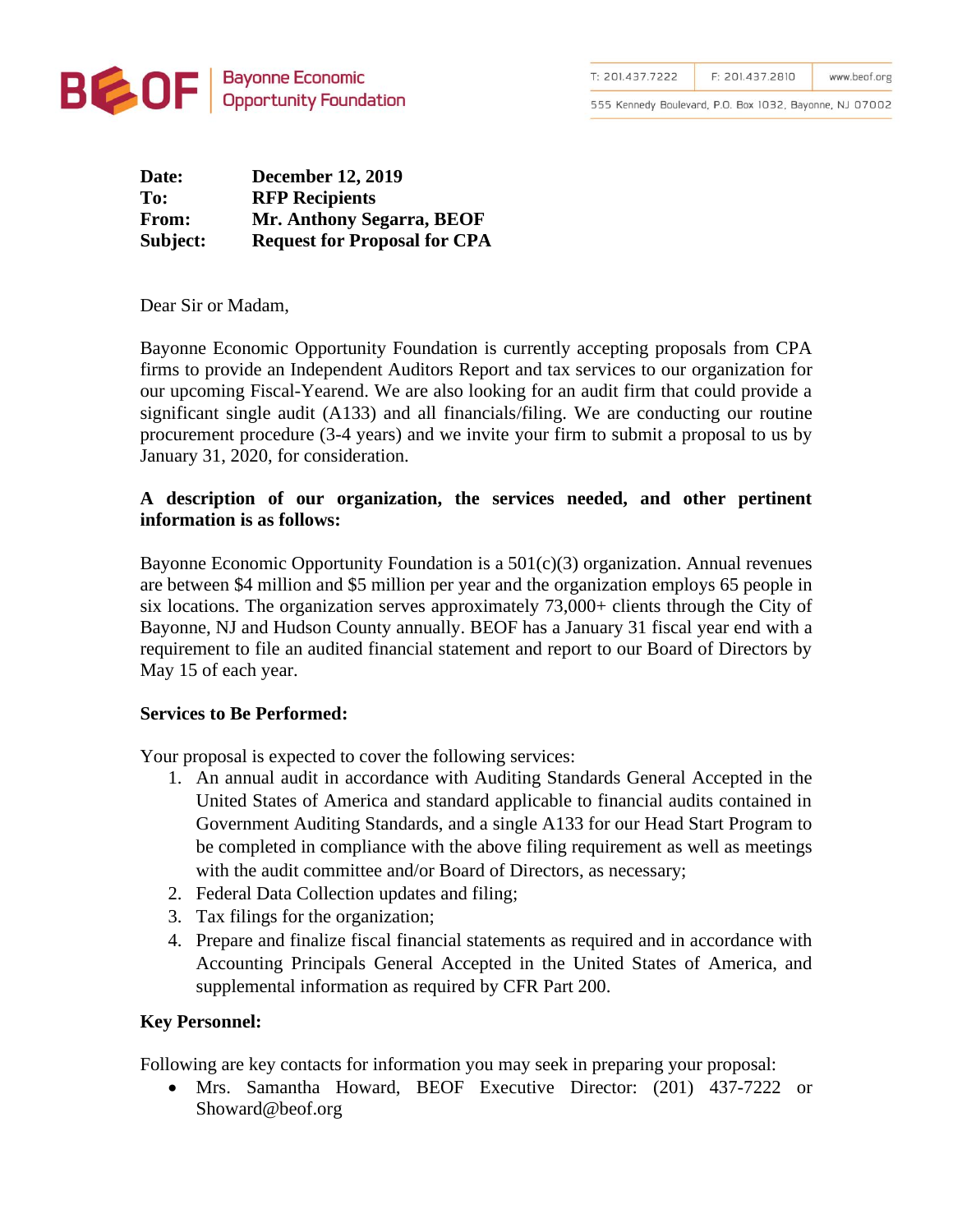

555 Kennedy Boulevard, P.O. Box 1032, Bayonne, NJ 07002

• Mr. Anthony Segarra, Chief Financial Officer (CFO): (201) 437-7222 or ASegarra@beof.org

Requests for additional information, visits to our site, review of prior financial statements and tax returns, and/or appointments with the Executive Director or CFO could be coordinated upon request.

You may reach the appropriate personnel at the number listed above. Please return the completed proposal to my attention at the above address.

## **Within one's response to this Request for Proposal, BEOF requests the following information:**

- 1. Detail of your firm's experience in providing auditing and tax services to companies in the not-for-profit sector as well as associations of a comparable size to the BEOF Organization;
- 2. Provide information on whether you service to any related industries, association(s) or group(s).

# **CPA Services:**

- 3. Discuss the firm's independence with respect to BEOF;
- 4. Discuss commitments you will make to staff continuity including your staff turnover experience in the last three years;
- 5. Identify the five largest clients your firm (or office) has lost in the past three years, if any, and the reasons why. Also, discuss any instance(s) where loss of the client was due to an unresolved auditing or accounting matter as well as the process taken to resolve the issue(s);
- 6. Identify the partner, manager, and accountant in charge who will be assigned to our job if you are successful in your bid. Please provide biographies. Indicate any complaints against them that have been leveled by the state board of accountancy or any other regulatory authority, if any. Indicate any corrective action plans that have been taken by the firm with respect to these individuals.
- 7. Describe how your firm will approach the audit of the BEOF organization, including the use of any association or affiliate member firm personnel and the areas that will receive primary emphasis. Also, discuss the firm's use of technology in the audit. Finally, discuss the communication process used by the firm to discuss issues with the management and audit committees of the board.
- 8. Set forth your fee proposal for the 2020 audit including whatever guarantees can be given regarding increases in future years. Provide your proposed fee for the required review work, tax preparation and financial statements for our Fiscal Year.
- 9. Furnish standard billing rates for classes of professional personnel for each of the last three years.